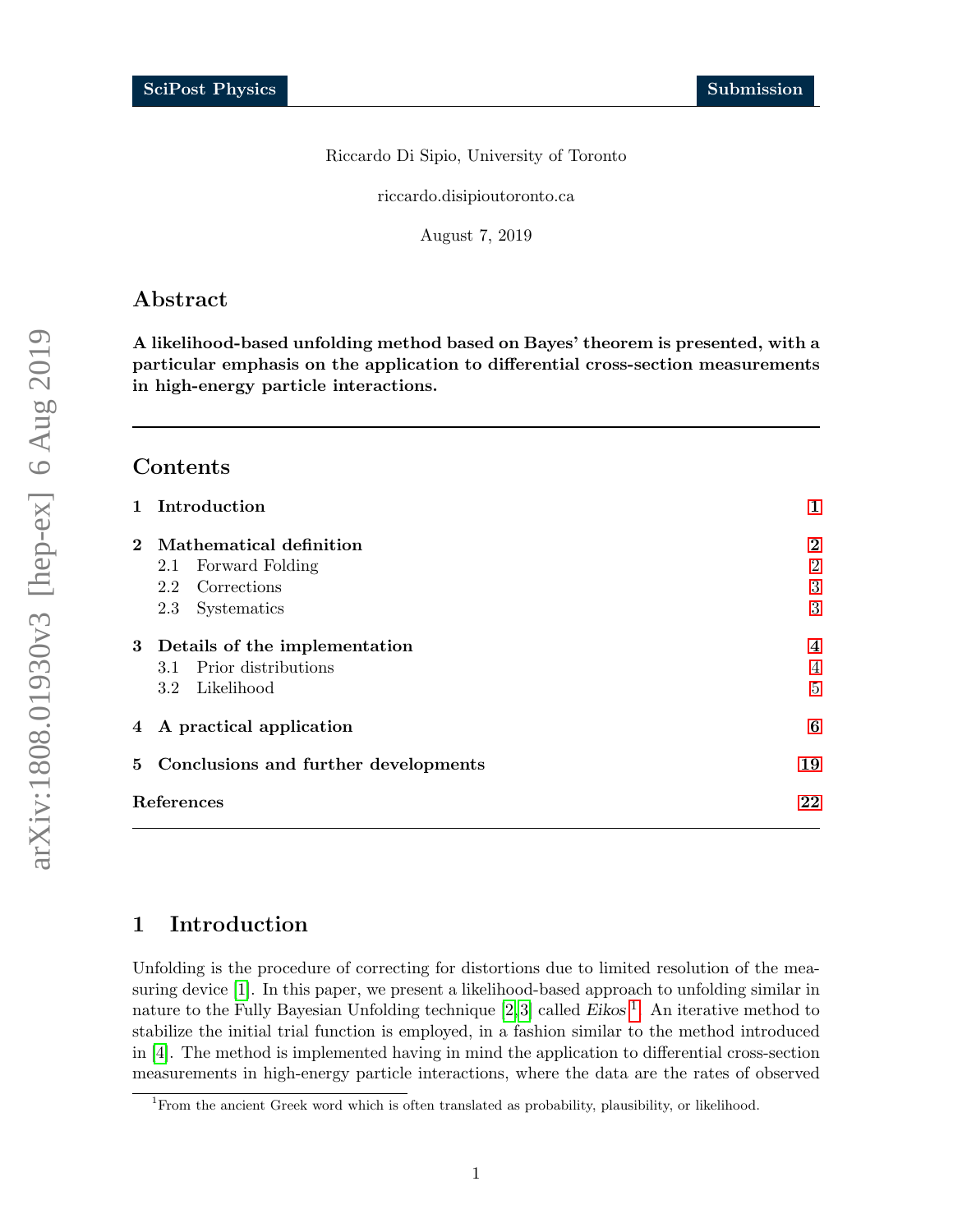collisions as a function of the independent variable of physical interest, such as the momentum of one of the particles produced in the interaction. It provides as output the most common kind of information expected in this kind of measurement: absolute and normalized unfolded distributions, the total cross-section and correlation matrices. Markov Chain Monte Carlo (MCMC) integration [\[5\]](#page-21-4), marginalization and plotting are performed by relying on the Bayesian Analysis Toolkit (BAT) package [\[6\]](#page-21-5). The code is publicly available on the CERN GitLab repository<https://gitlab.cern.ch/disipio/Eikos> .

For this application, Bayes' theorem can be stated as follows:

$$
P(\sigma, \theta) \propto \mathcal{L}(d|\sigma, \theta)\pi(\sigma)\pi(\theta), \tag{1}
$$

where  $\sigma$  represents the measured value of the cross-section,  $\theta$  is a set of nuisance parameters (NPs) corresponding to sources of systematic uncertainties in the measurement,  $\pi$  is the prior distribution representing our a priori belief about the cross-section  $(\pi(\sigma))$  and the systematics  $(\pi(\theta))$ , i.e. our initial guess of the probability distribution of  $\theta$ ,  $\mathcal L$  is the likelihood of observing a certain number of data events d given  $\sigma$  and  $\theta$ , and finally P is the posterior distribution, i.e. the probability of a combination of  $\sigma$  and  $\theta$  given the number of observed data events d. The likelihood of the data given a predicted spectrum  $\mu$  (which in the most general case includes both signal events and expected background sources) and a set of systematic uncertainties  $\theta$  is estimated by a counting experiment:

$$
\mathcal{L}(d|\sigma,\theta) = \prod_{i}^{N_{reco}} Poiss(d_i|\mu_i(\sigma,\theta)) = \prod_{i}^{N_{reco}} \frac{\mu_i^{d_i}}{d_i!} e^{-\mu_i}
$$
(2)

$$
\mu_i(\sigma,\theta) = S_i + B_i = \sum_j^{N_{truth}} (U_{ij}(\theta)\sigma_j) + B_i
$$
\n(3)

$$
\pi(\theta) = \prod_{k}^{N_{syst}} N_k(\theta) = \prod_{k}^{N_{syst}} \frac{1}{\sqrt{2}\pi s_k} e^{-\frac{1}{2} \left(\frac{x-\theta}{s_k}\right)^2}.
$$
\n(4)

The cross-section in each bin j of the unfolded data histogram  $\sigma_j \equiv \frac{d\sigma_j}{dX}$  is extracted from the mean and RMS of the corresponding posterior distribution. In principle, the number of bins used for the observed data (or "reco" level) $N_{reco}$  and the unfolded results (or "truth" level)  $N_{truth}$  do not have to match allowing also for over- and under-constrained unfolding. The parameters  $s_k$  represent a unit of standard deviation associated with each of the  $N_{syst}$ sources of systematic uncertainty, which are usually estimated from the simulation.

### <span id="page-1-0"></span>2 Mathematical definition

#### <span id="page-1-1"></span>2.1 Forward Folding

The operator  $U_{ij}(\theta)$  transforms a cross-section in the j-th truth bin into an event yield in the i-th reco bin. This operator can be expressed as the product of three matrices:

$$
U_{ij}(\theta) = A_i^{-1} M_{ij} E_j = \begin{pmatrix} \frac{1}{a_0} & 0 \\ 0 & \frac{1}{a_N} \end{pmatrix} \begin{pmatrix} M_{00} & \cdots & M_{0N} \\ \vdots & \ddots & \vdots \\ M_{N0} & \cdots & M_{NN} \end{pmatrix} \begin{pmatrix} \epsilon_0 & 0 \\ 0 & \cdots & 0 \\ 0 & \cdots & \epsilon_N \end{pmatrix},\tag{5}
$$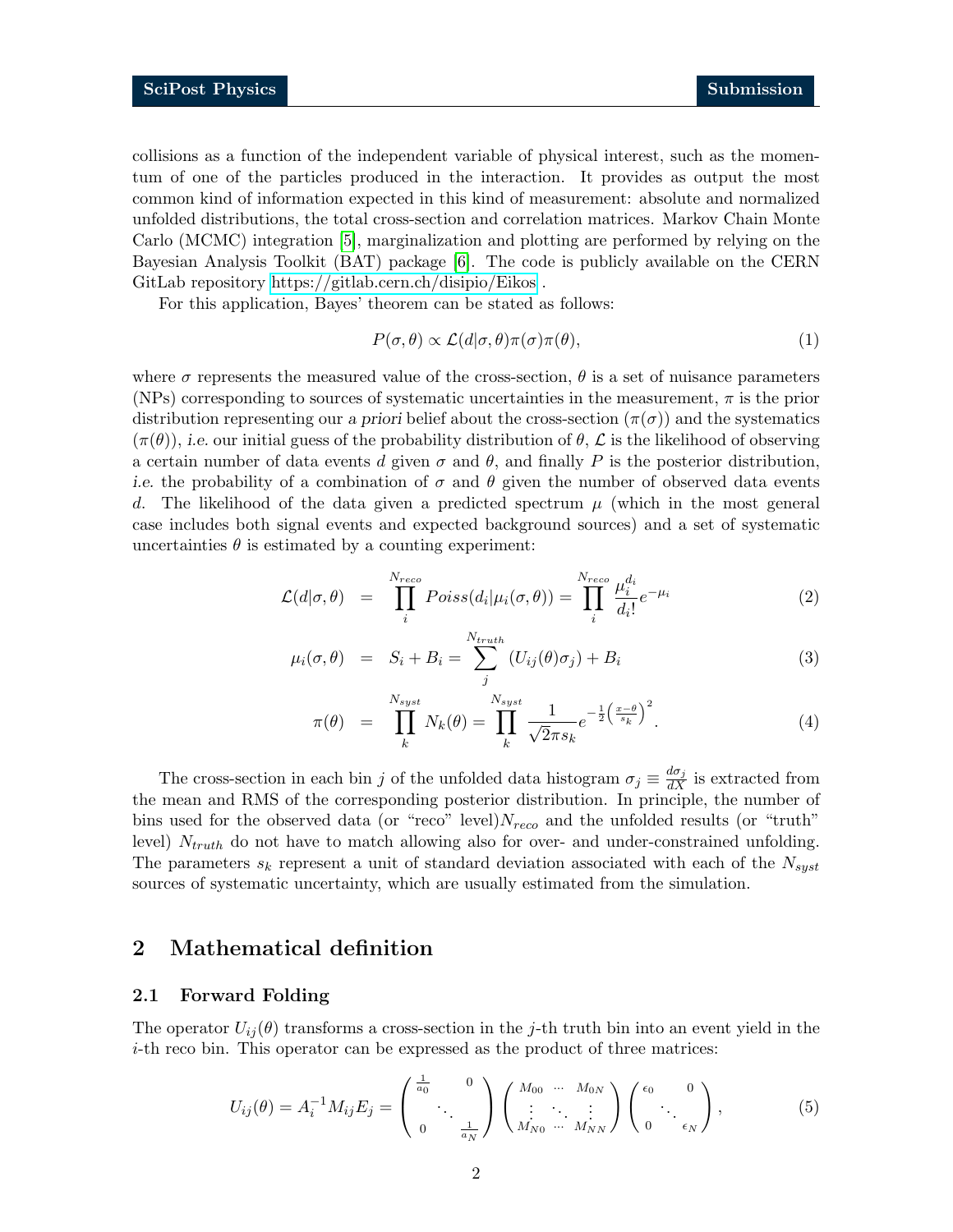where  $A$ ,  $M$  and  $E$  represent acceptance, migration and efficiency corrections, respectively. Typically, M is presented as a matrix of (reco, truth) with rows that are normalized to unity, so that each entry is the probability that events produced in a given truth bin will be observed in the specified reco bin. The inverse of this matrix multiplication is commonly known as unregularized matrix inversion unfolding.

#### <span id="page-2-0"></span>2.2 Corrections

A model is typically employed to estimate the relationship between truth-level and reco-level quantities, and the most common implementation of the experimental effects such as detector efficiency and resolution are done using a Monte Carlo event generator followed by a stochastic simulation of the effects of the detector. Given a theory model, the set of acceptance, migration and efficiency corrections can be estimated from the truth-level spectrum  $\sigma_j$  (events passing the particle-level fiducial selection), the reco-level spectrum  $S_i$  (events passing the detectorlevel selection), and the response matrix (events passing both selections). In particular, we have that:

$$
E_j = \sum_i U_{ij}/\sigma_j \tag{6}
$$

$$
A_i = S_i / \sum_j U_{ij}, \qquad (7)
$$

where the two summations are equivalent to a projection of the migration matrix.

#### <span id="page-2-1"></span>2.3 Systematics

There are various sources of systematic uncertainty arising from the models used to generate events and the effects of the detector, and these are captured by introducing additional nuisance parameters into the likelihood. In particular, the correction terms depend on these nuisance parameters, which can be classified in two main groups:

- modelling systematics associated with the event generation process have different truthlevel spectra (and so reflect differences in model), hence all the corrections are unique to each alternative model;
- detector systematics are independent of any consideration concerning the same truthlevel spectrum, hence all have the same efficiency;

The effect of the k-th systematic  $\theta_k$  is parametrized as a Gaussian shift  $\lambda_k \sim N(0, 1)$ , completely correlated across the bins:

$$
\mu_i = S_i + B_i \tag{8}
$$

$$
S_i = S_i(\theta = 0) + \sum_{k \in syst} \lambda_k \Delta S_i(\theta_k)
$$
\n(9)

$$
B_i = B_i(\theta = 0) + \sum_{k \in syst} \lambda_k \Delta B_i(\theta_k). \tag{10}
$$

When  $\lambda_k = \pm 1$ , the shift corresponds to a 1 standard-deviation ( $\pm 1\sigma$ ) variation ( $\Delta S$  and  $\Delta B$ ) with respect to the nominal. Asymmetric systematic uncertainties are described by a twosided Gaussian, *i.e.* for  $\lambda_k > 0$ ,  $\sigma = \sigma^+$  and for  $\lambda_k < 0$ ,  $\sigma = \sigma^-$ . In general, some assumptions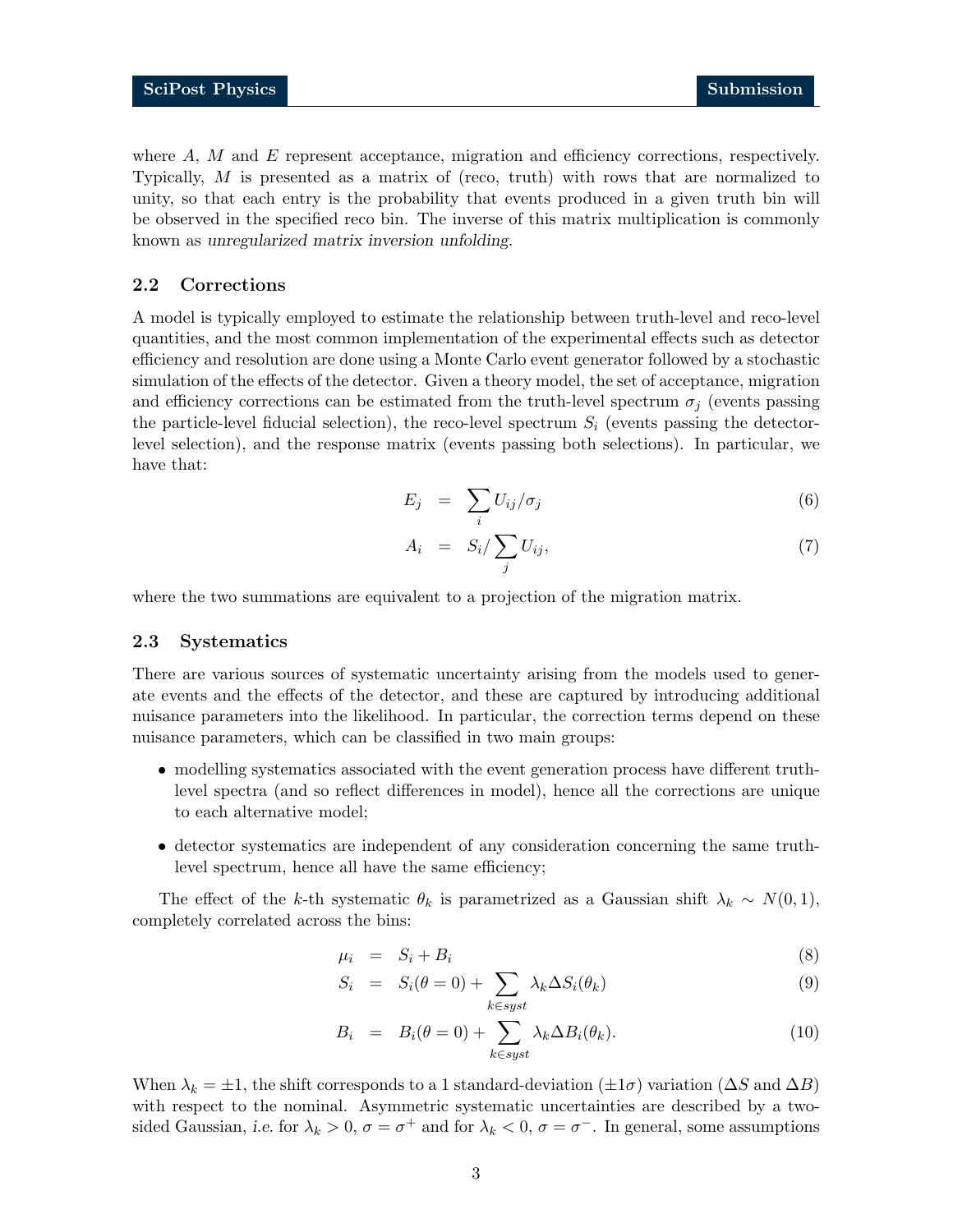have to be made in order to estimate the shifts  $\Delta S(\theta)$  and  $\Delta B(\theta)$ , and these either introduce additional sources of uncertainty or become limitations on the unfolding results.

## <span id="page-3-0"></span>3 Details of the implementation

The Eikos program is based on BAT, which makes use of a Markov Chain Monte Carlo (MCMC) calculation to sample the parameter space and maximize the posterior joint probability distribution. A number of parameters have to be defined in order to calculate the differential cross-sections with the MCMC, and at the same time to take into account the systematic shifts. Finally, it is possible to define a number of spectator variables that are defined as functions of the MCMC parameters.

In Eikos, the MCMC parameters are  $N = N_{bins}$  relative shifts with respect to a trial distribution, which is usually equivalent to the nominal prediction obtained by running the Monte Carlo event generator. The numerical value of each of these parameters is usually of order unity. An additional K parameters are added to incorporate the effects of the systematic uncertainties. Finally,  $2N + 1$  additional observables are defined to calculate the absolute differential, normalized differential and inclusive cross-sections. These observables are calculated at each iteration of the MCMC, based on the numerical value of the MCMC parameters.

For each point, the posterior distribution  $P$  is calculated as the product of the prior times the likelihood. For practical and numerical stability reasons, the current implementation requires the definition of the logarithm of the prior and of the likelihood, i.e. :

$$
\log P = \log \mathcal{L} + \log \pi(\sigma) + \log \pi(\theta). \tag{11}
$$

#### <span id="page-3-1"></span>3.1 Prior distributions

For unregularized unfolding, a flat prior for the cross-section is used, i.e.  $\pi(\sigma)$  is a constant function between [0, 2], where 1 corresponds to the center of a reasonably large range around the value  $\sigma_0$  of the cross-section of the trial model used as starting distribution. In an extreme case, the trial distribution can be a constant across the entire spectrum, but usually it corresponds to the nominal theoretical model obtained by running the Monte Carlo event generator. The range of the prior in each bin may have to be adjusted in some particular cases.

For regularized unfolding, a multinormal prior is used, i.e.  $\pi(\sigma)$  is the sum of positivedefinite Gaussian distributions  $N(0, 0.3)$ . It is worth noting the a 30% uncertainty is usually quite large, but it is helpful in this example to illustrate how the effects of the systematic uncertainties are incorporated by Eikos into the results. The actual values would normally be estimated as part of the measurement process.

Finally, each nuisance parameter  $\theta$  representing one of the systematic uncertainties has a corresponding prior  $\pi(\theta)$  equal to a Gaussian distribution with mean 0 and standard deviation 1. For this purpose, the nuisance parameters have been scaled in such a way that a standard deviation of unity reflects the appropriate uncertainty.

A feature of the Eikos unfolding is the possibility to iterate multiple times the integration of the cross-section posterior in order to find a trial distribution that is in better agreement with the observed data before executing the full-fledged marginalization including the systematics,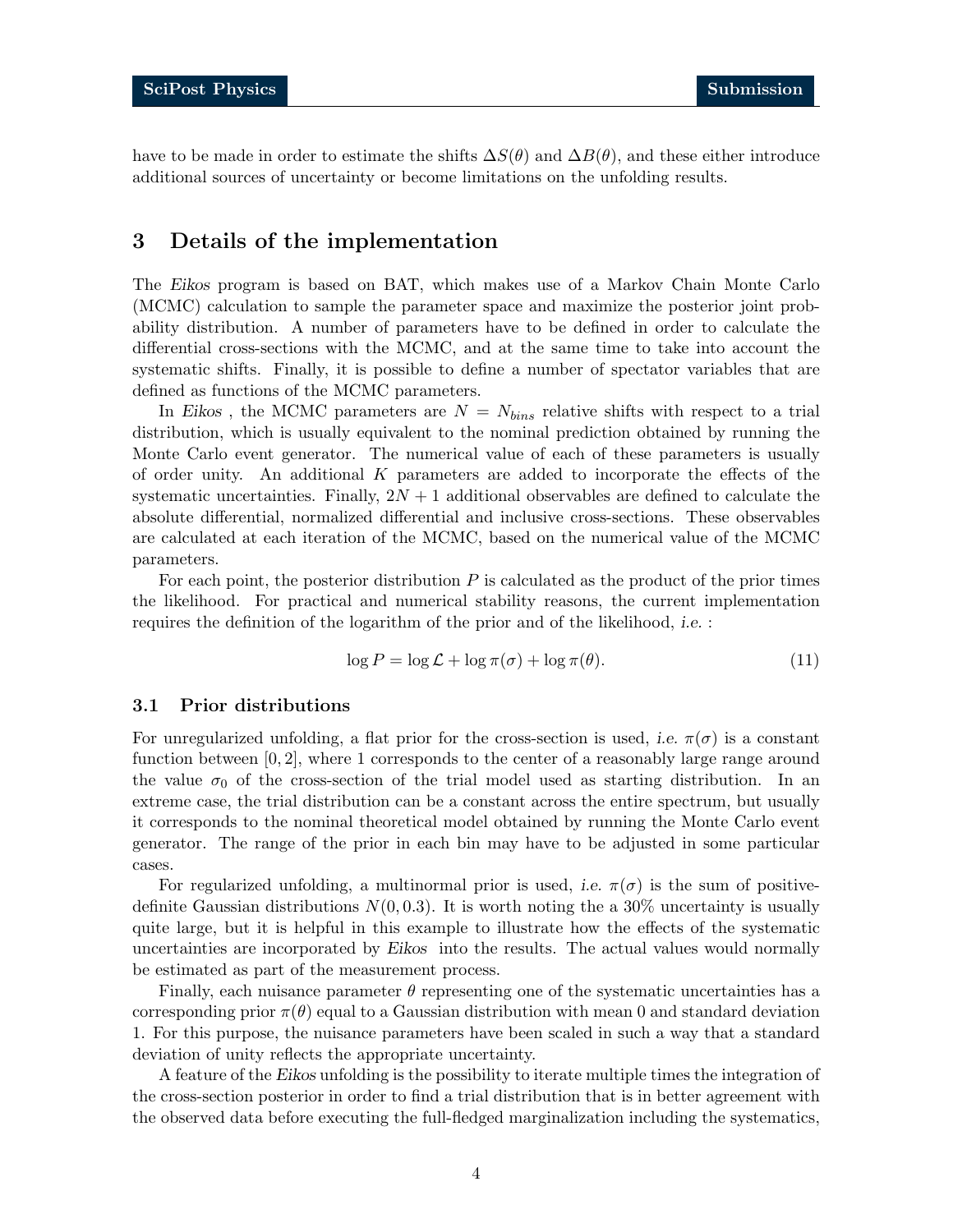i.e. :

$$
P_1(\sigma, 0|d) \quad \propto \quad \mathcal{L}(d|\sigma, 0)\pi_0(\sigma) \tag{12}
$$

$$
P_2(\sigma, 0|d) \propto \mathcal{L}(d|\sigma, 0)P_1 \tag{13}
$$

. . .

An iterative method was first introduced in a paper by D'Agostini [\[4\]](#page-21-3), where Bayes' theorem is used as part of a rule to update initial estimates for the cross sections, but not the posterior distributions (otherwise data would be used multiple times to artificially reduce the total uncertainty). In Eikos , in order to find an initial trial cross-section distribution, an initial flat prior  $\pi_0(\sigma)$  is used in the first iteration, which is equivalent to an unregularized matrix inversion. Systematic uncertainties are not considered in the trial-finding step. In subsequent iterations, the posterior obtained in the previous step is set as a the new trial distribution, and the multinormal prior described above is used to converge towards a stable trial distribution. At the end of these iterations, the final distribution is stored so that it can be used as the trial distribution in the following steps, where the posterior is integrated by taking into account systematic uncertainties.

#### <span id="page-4-0"></span>3.2 Likelihood

At each iteration of the MCMC, the trial differential cross-section is represented by a tuple of N random parameters  $\hat{\sigma} = (\sigma_1, \ldots, \sigma_N)$ . The reco-level central prediction  $(\theta = 0)$  is estimated using the forward folding:

$$
\hat{S}_i(0) = A_i^{-1}(0)M_{ij}(0)E_j(0)\hat{\sigma}_j.
$$
\n(14)

At this point, the reco-level prediction for the signal component is given by the following linear approximation:

$$
\hat{S}_i = \hat{S}_i(0) + \sum_{k \in syst} \lambda_k \Delta S_i(\theta_k). \tag{15}
$$

The effect of a systematic uncertainty  $\Delta S_i$  is estimated before the likelihood minimization depending on the type of uncertainty:

• For a detector-level systematic uncertainty, the shift is calculated from the difference of predicted events at reco level with respect to the nominal sample:

$$
\Delta S_i = S_i(\theta_k) - S_i(0). \tag{16}
$$

• For modelling systematic uncertainty, the trial differential cross-section spectrum  $\hat{\sigma}$  is forward-folded using corrections taken from the alternative model, and then compared to the nominal prediction at reco-level, with the latter kept fixed during the process:

$$
\Delta S_i = U_{ij}(\theta_k)\hat{\sigma}_j - S_i(0). \tag{17}
$$

Finally, it is possible to add a regularization term  $\rho$  to favour smooth differential crosssections that have certain characteristics such as smoothness. This is achieved by minimizing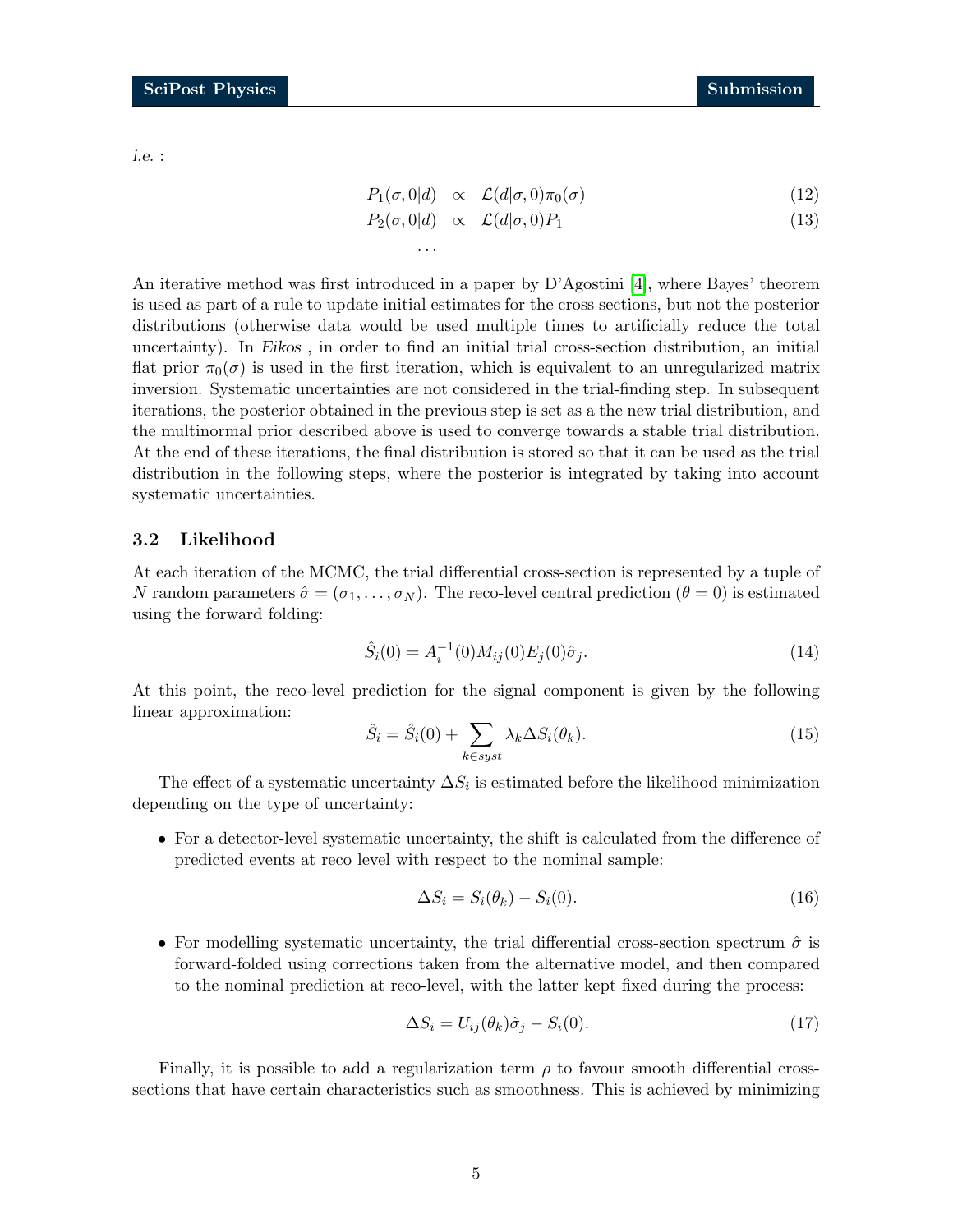the Tikhonov curvature as in [\[2\]](#page-21-1) (second derivative), also taking into account the bin width:

$$
\log \mathcal{L}' = \log \mathcal{L} - \alpha \rho \tag{18}
$$

$$
\rho = \sum_{j=2}^{N-1} \left| \frac{\Delta_{j+1,j} - \Delta_{j,j-1}}{\Delta_{j+1,j} + \Delta_{j,j-1}} \right| \tag{19}
$$

$$
\Delta_{m,n} = \frac{\frac{1}{w_m} \frac{d\sigma_m}{dX} - \frac{1}{w_n} \frac{d\sigma_n}{dX}}{x_m^0 - x_n^0},\tag{20}
$$

where  $w_i$ ,  $x_i^0$  and  $\frac{d\sigma_m}{dX}$  are the width, center and differential cross-section of the *i*-th bin, respectively. Additionally,  $\alpha$  is a parameter to be tuned that controls the strength of the regularization. It is suggested that  $\alpha$  should take upon a numerical value close to that of the likelihood and prior functions. For example, a simple function of the number of bins N and the number of systematics K such as  $(N + K)/N$  satisfies this requirement.

### <span id="page-5-0"></span>4 A practical application

A working example of the Eikos unfolding is provided by the use of a simulated experiment. The aim is to obtain a differential cross-section by unfolding to truth-level a reco-level distribution of a model observable x. The pseudo-data  $D$  are sampled from a p.d.f. composed by the sum of a signal  $(S)$  plus a single background  $(B)$ . A Gamma distribution is used to generate the signal distribution, while an exponential distribution is used to model the background:

$$
D(x) = S(x) + B(X) \tag{21}
$$

$$
S(x) \sim \frac{1}{\Gamma(k)} \frac{x^{k-1} e^{-x/\theta}}{\theta^k} \tag{22}
$$

$$
B(x) \sim Ae^{-Bx}.
$$
 (23)

A total of 30,000 pseudo-data events have been generated with unit weight.

The efficiency, migrations and acceptance corrections and the expected background are obtained from statistically independent samples generated using the same model that is used for the pseudo-data. In particular, the same numerical values of the model parameters  $(k =$ 2.5,  $\theta = 10$ ,  $A = 50$ ,  $B = 25$ ) are used. The expected signal events are generated with much higher statistics compared to the pseudo-data (1 million events) to reduce the statistical uncertainty and are thus scaled with a weight equal to the integrated luminosity ratio  $w =$  $L(data)/L(signal)$ , where L reflects the total integrated flux of collisions for both the pseudodata and the modelled signal process. The number of pseudo-data and signal events are large enough to populate with sufficient statistics all the bins of the reco-level distributions and the migration matrix. These distributions are binned into a histogram with bins of variable width, as is often the case in recent analyses [\[7,](#page-21-6) [8\]](#page-21-7). This is illustrated in Fig. [1.](#page-6-0)

Efficiency and acceptance corrections are simulated by a constant function with value equal to 0.30 and 0.80, respectively, as shown in Fig. [2.](#page-7-0) Migration matrices are emulated by smearing the generated value x by a Gaussian with mean zero and  $\sigma = \sigma_0 + c * x$ . The resulting migration matrix, whose elements on each row add up to unity, is shown in Fig. [3.](#page-7-1)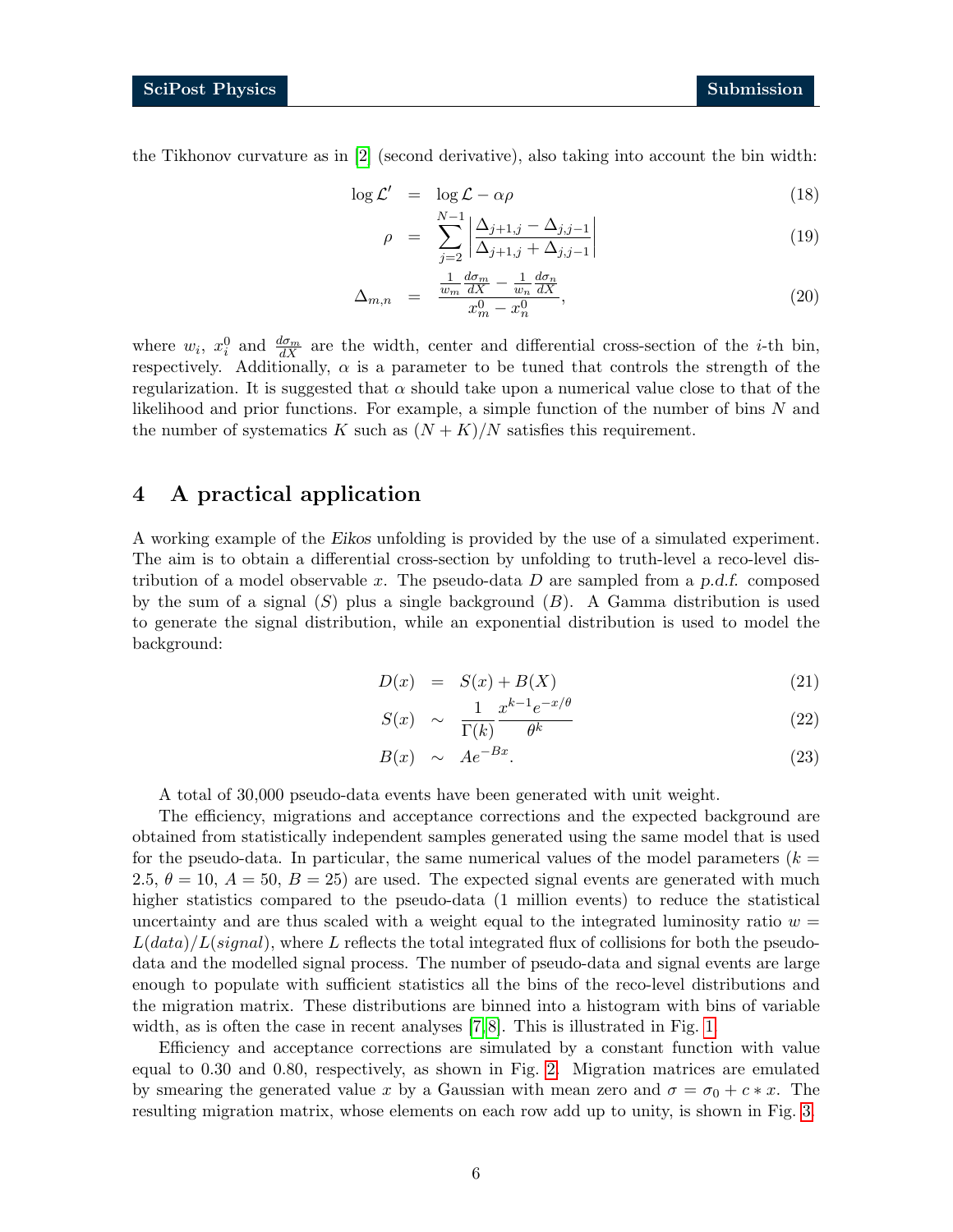

<span id="page-6-0"></span>Figure 1: Detector-level distribution of the pseudo-data in the model observable x. The black dots represent the pseudo-data. The filled areas represent the stacked histograms of the expected signal and background.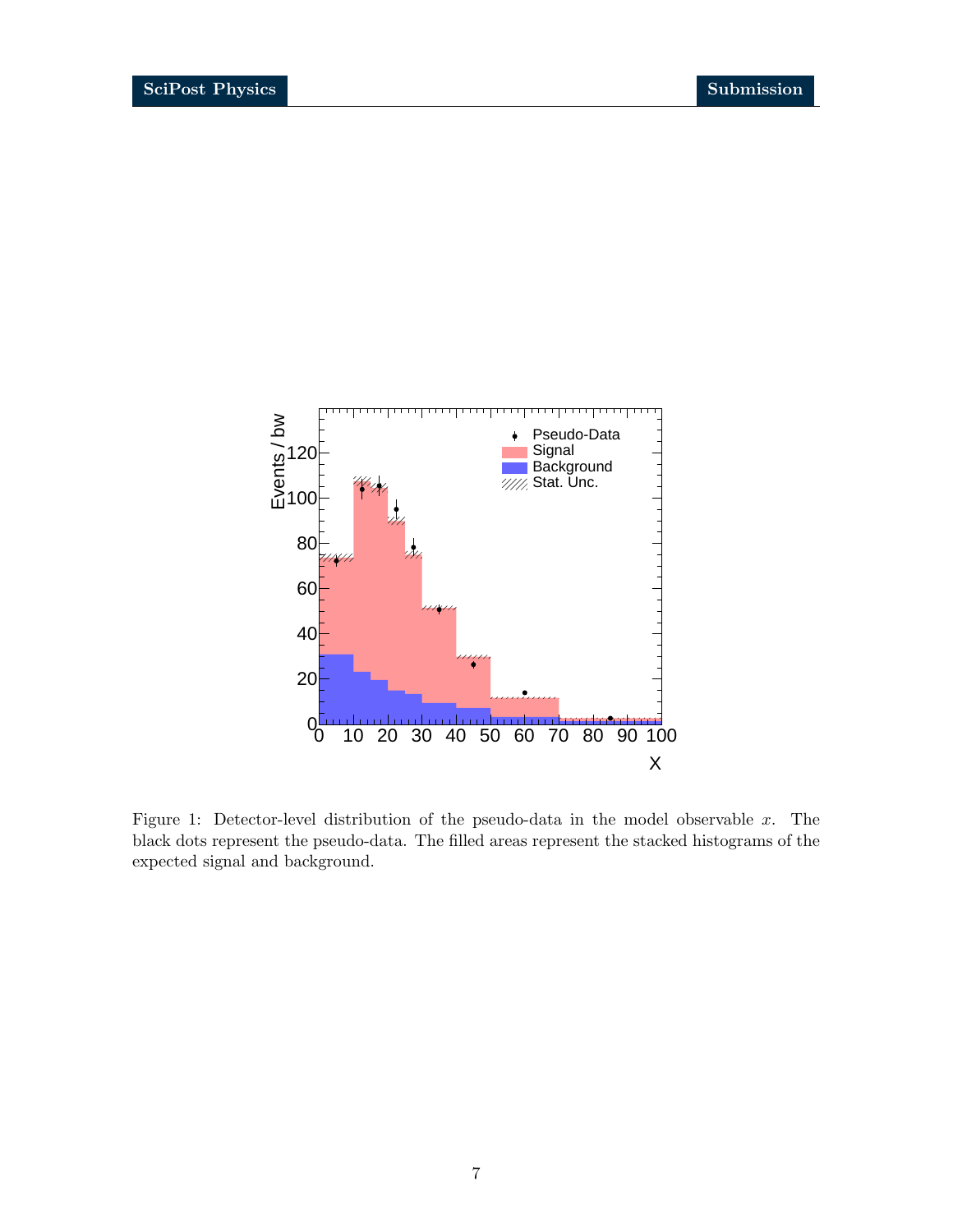

<span id="page-7-0"></span>Figure 2: Efficiency and acceptance corrections. The shaded areas represent the statistical uncertainty.



<span id="page-7-1"></span>Figure 3: The similated migration matrix. The elements on each row add up to unity.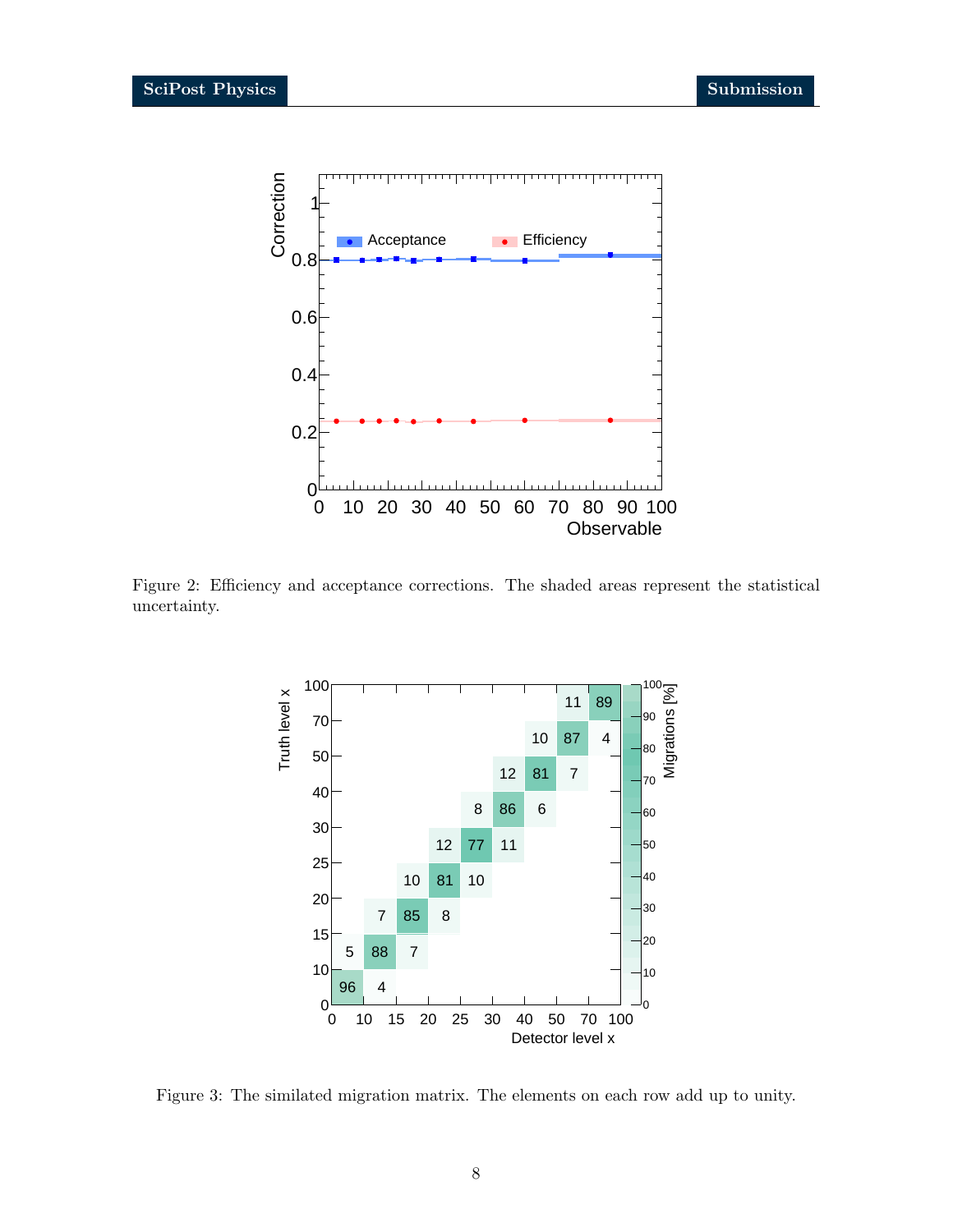The consistency of any unfolding method is checked by two type of tests, closure and stress, which results are presented in Fig. [4.](#page-8-0)

A closure test is performed to make sure that any distortion possibly introduced by the unfolding procedure is not large and no bias is introduced. Ideally, one should recover the original distribution. However, limited statistics and the choice of regularization method usually have an effect on the unfolding. In this kind of test, a reco-level distribution generated with a given model A is unfolded using corrections derived from the same model, and then compared to a truth-level distribution obtained using the same model.

In a second step, the stress test is carried out to determine if any bias is introduced in the unfolding results by the assumption of the model chosen for the corrections. A certain model  $B$  is used to generate the truth- and reco-level distributions, while model  $A$  (usually corresponding to the nominal) is used to perform the unfolding. The unfolded differential cross-section is then compared to a truth-level distribution obtained using model B. Also in this case, the ratio between the truth and unfolded distributions should be as close as possible to unity in each bin.



<span id="page-8-0"></span>Figure 4: Closure (left) and stress (right) tests. Efficiency, migrations and acceptance corrections are estimated using the nominal model. The model with alternative value of the  $\theta$  parameter is used as pseudo-data for the stress test. The black dots represent the ratio between the unfolded and the truth distributions. The hatched area represents the statistical uncertainty of the truth-level distribution.

Systematic uncertainties are emulated as follows:

- multiplicative systematics: the value of the reco-level  $x_{reco}$  is scaled by a factor  $x' = ax$ ;
- additive systematics: the value of the reco-level  $x_{reco}$  is shifted by  $x' = x + b$ ;
- weight systematics: the event weight is scaled by a factor  $w' = aw$ ; and
- modelling systematics: the  $(k, \theta)$  parameters of the Gamma distributions are shifted.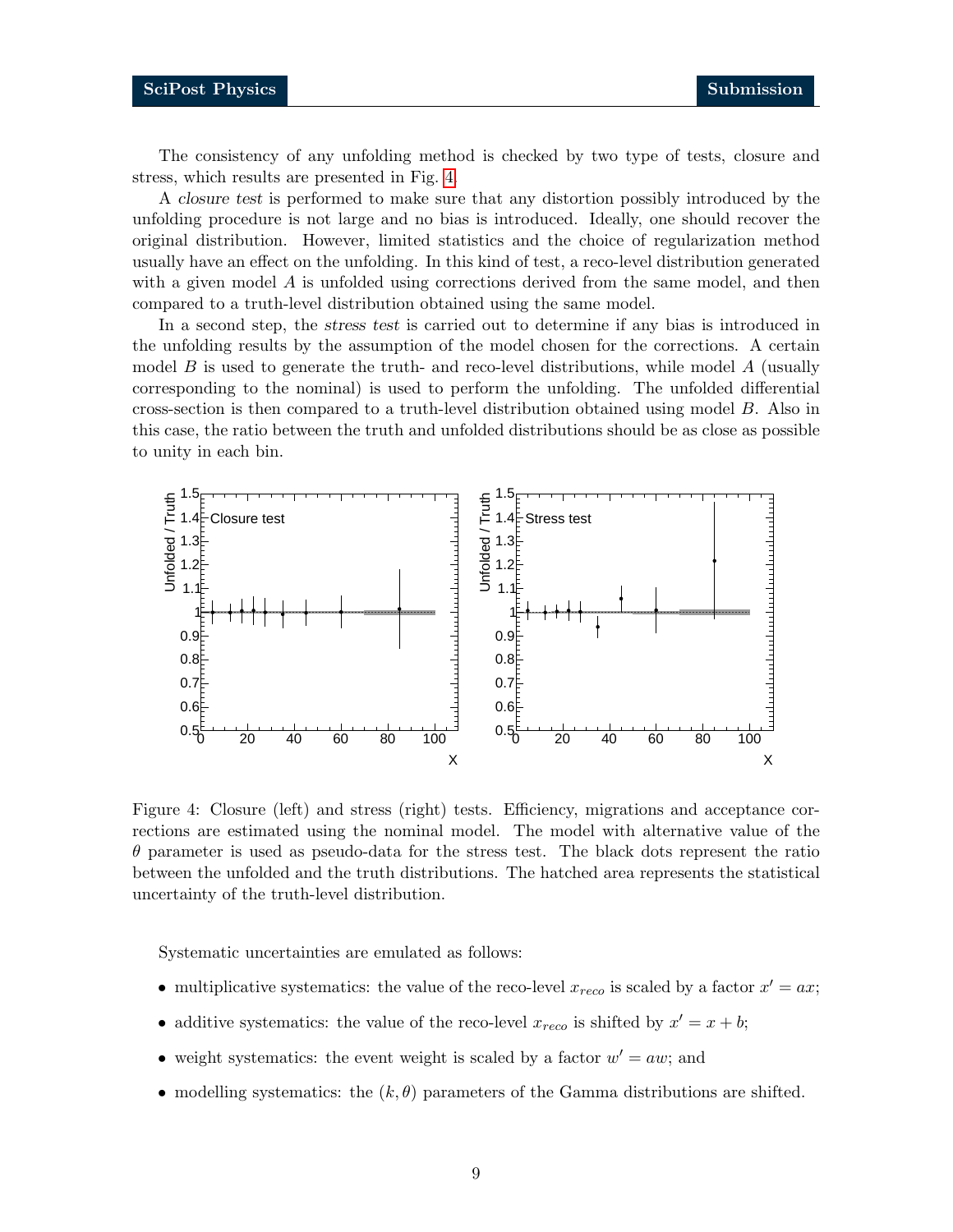Posterior distributions of the parameters corresponding to the differential cross-sections are typically constrained by data with respect to the corresponding prior. In principle, the posterior distributions can also be pulled, i.e. the means are shifted with respect to the central value of the prior.

These effects can be seen in Fig. [5,](#page-10-0) where the posteriors (blue histograms) are always narrower than the priors (red histograms). In some cases, a moderate shift in the position of the mean is visible. By adding the value of the cross-sections in each bin of the differential distribution, the inclusive fiducial cross-section is obtained. Fig. [7](#page-12-0) shows the update of the posterior distribution corresponding to the inclusive fiducial cross-section. It is evident that data prefer a larger value compared to the nominal prediction. The uncertainty is also reduced by the fitting procedure.

Posterior distributions of the parameters corresponding to the systematic uncertainties are not expected to be strongly pulled or constrained, otherwise indicating incorrect assumptions about their behavior. Fig. [8](#page-12-1) shows a few cases where the posterior is unchanged, pulled or both. Fig. [9](#page-13-0) summarizes the same information for all sources of systematic uncertainties.

The result of the application of the Eikos unfolding method to the input data is shown in Fig. [10.](#page-14-0) A comparison of the results from the Eikos method, the Matrix Inversion and the Iterative Bayesian (IB) unfolding is shown in Fig. [11.](#page-15-0) Very good agreement is observed between these three approaches. However, while in the IB approach each systematic has to be unfolded individually, hence loosing information about correlations, Eikos preserves such correlations and those among differential cross-sections bins and systematic uncertainties.

The agreement between theoretical models and the measured differential cross-section is often estimated by calculating the  $\chi^2$  and the corresponding p-values. To do so, it is necessary to estimate the covariance, or equivalently the strength of the correlations, between the bins of the distribution. Once the correlations are known, the covariance  $C_{ij}$  between bin i and bin  $j$  is simply given by:

$$
C_{ij} = c_{ij}\sigma_i\sigma_j,\tag{24}
$$

where  $c_{ij}$  is the correlation factor,  $\sigma_i$  and  $\sigma_j$  are the uncertainties in bin i and j, respectively. The uncertainty in a given bin i is thus equivalent to  $\sqrt{C_{ii}} = \sqrt{\sigma_i^2} = \sigma_i$ .

In the Eikos framework, this is achieved by calculating the correlation factor for each two-dimensional marginalized distribution, corresponding to pairs of bins of the absolute or normalized differential cross-section, as shown in Fig. [12.](#page-16-0) The effect of systematic uncertainties is taken into account implicitly by the very nature of the likelihood-based approach.

Fig. [13](#page-17-0) shows the complete correlation matrices for the absolute and normalized differential cross-sections. The matrices obtained with a simple toy MC show, at least qualitatively, some general properties such as the appearance of anti-correlations in the normalized spectra, which is an effect of the normalization constraint. Remarkably, the marginalization can be applied to an arbitrary pair of variables that appear in the joint posterior probability distribution function. Most notably, a strength of the method is the ability to measure the correlations among systematics, which are often assumed to be uncorrelated. This was investigated by adding two systematics that are linearly anti-correlated. As can be seen in [14,](#page-18-1) the 2D marginalized posterior distribution is able to recover such correlation to a good degree. Application to real-life cases beyond the toy MC presented in this paper may give some useful insight e.g. into the interplay between the modelling and detector-level systematic uncertainty sources.

As a final check, non-square migration matrices can over- or under-constrain the unfolding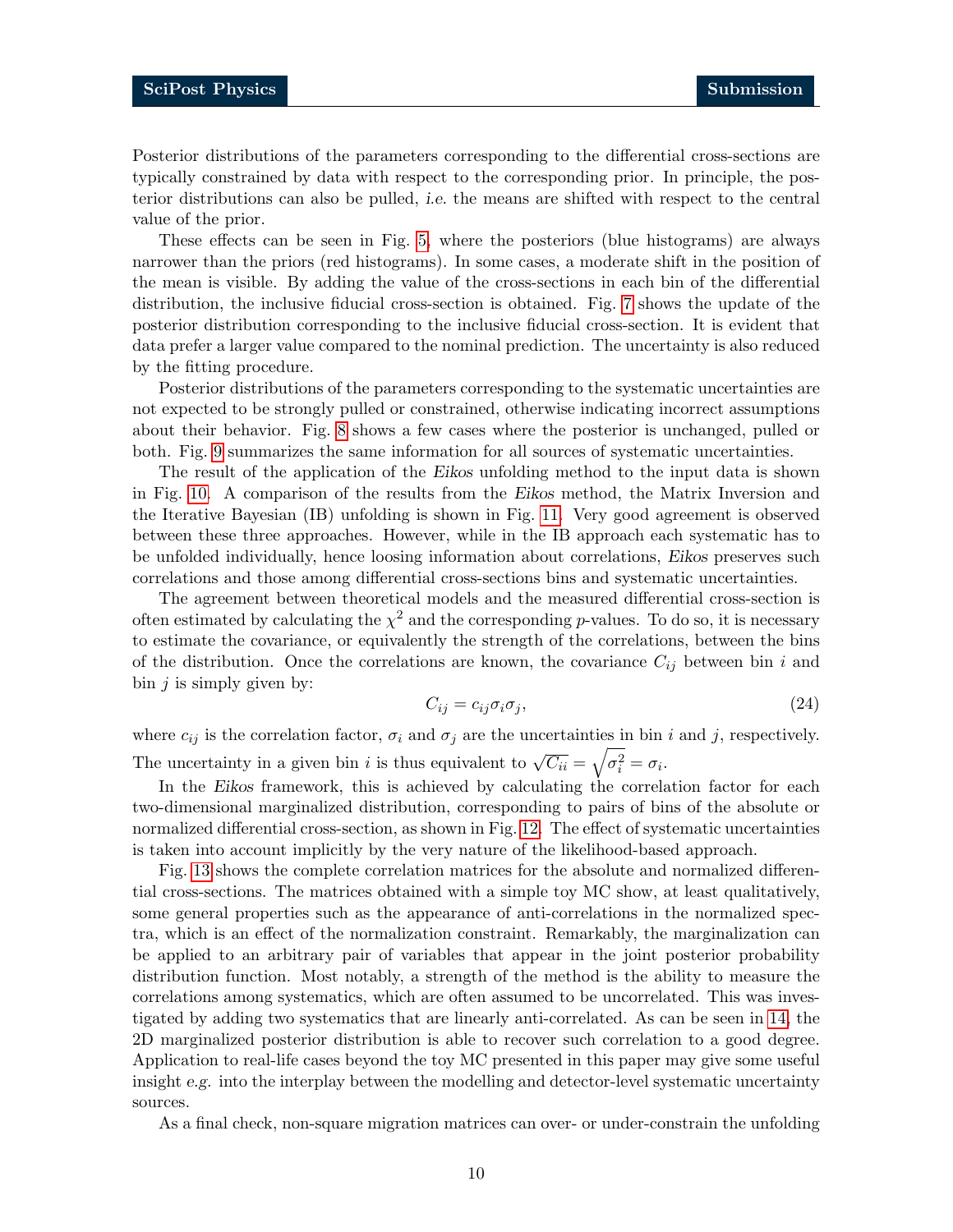

<span id="page-10-0"></span>Figure 5: Update of posterior distributions of the parameters corresponding to the absolute differential cross-section.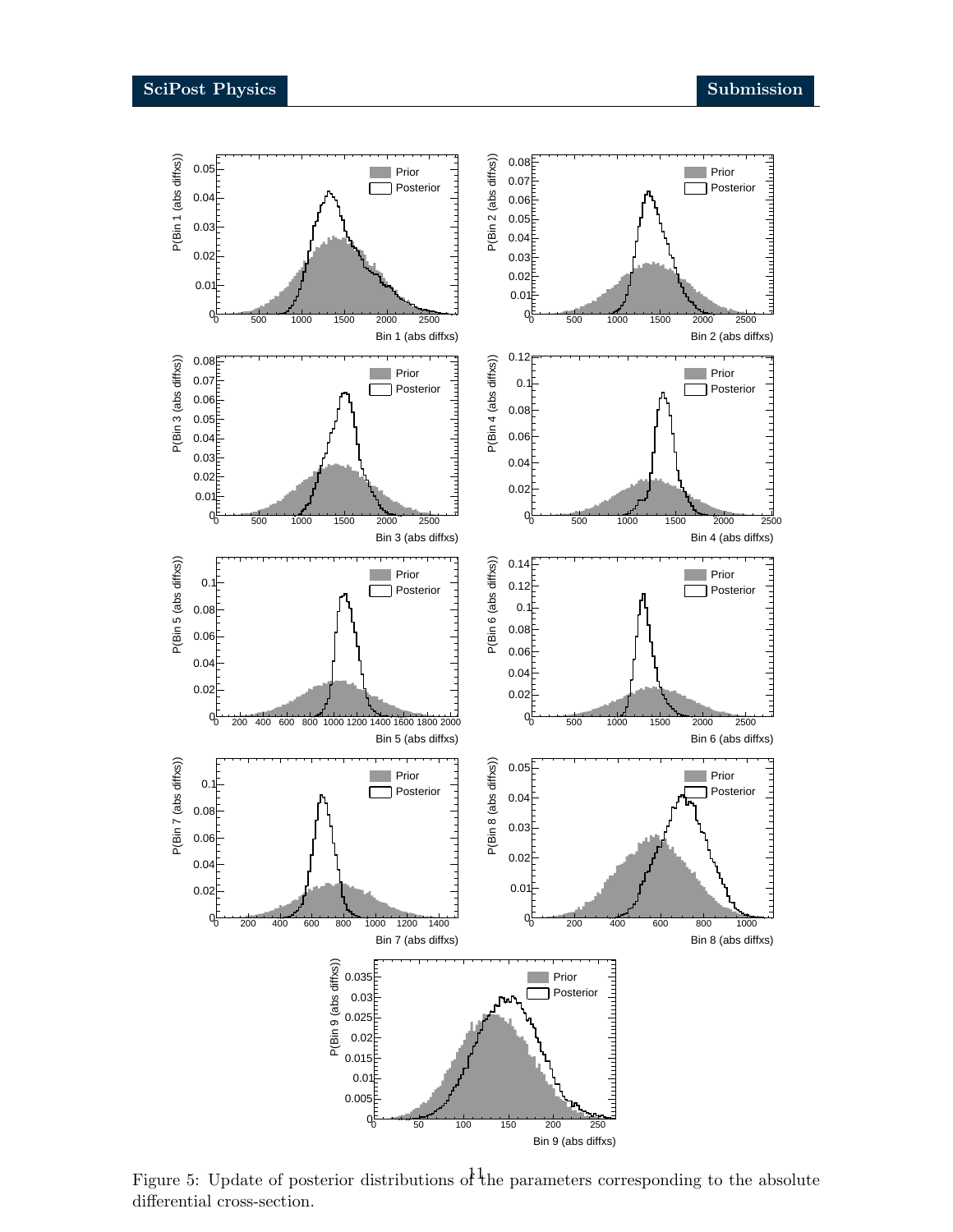

Figure 6: Update of posterior distributions of  $\hat{H}^2$  parameters corresponding to the normalized differential cross-section.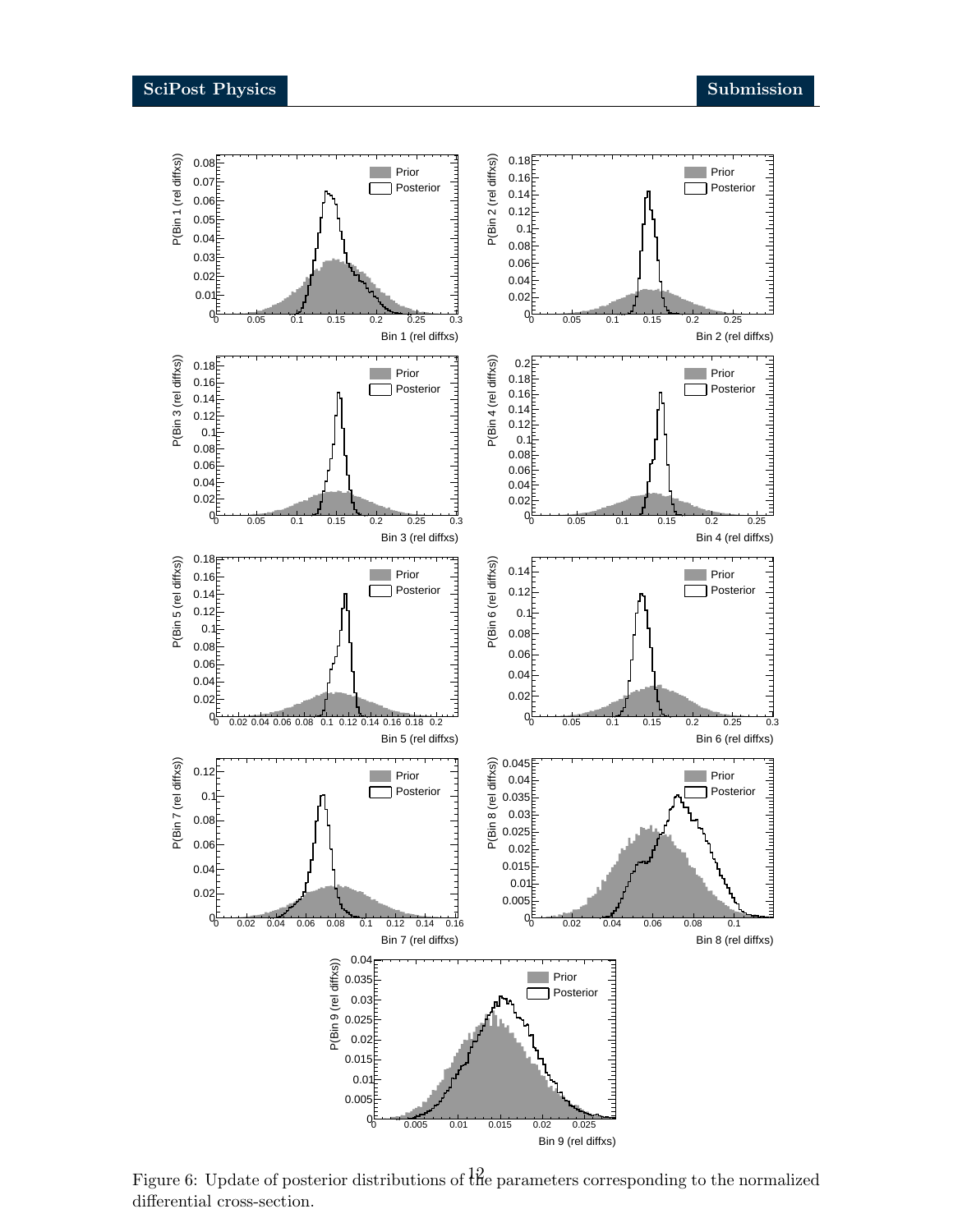

<span id="page-12-0"></span>Figure 7: Update of posterior distributions of the parameters corresponding to the inclusive fiducial cross-section.



<span id="page-12-1"></span>Figure 8: Update of posterior distributions of the parameters corresponding to the source of systematic uncertainty.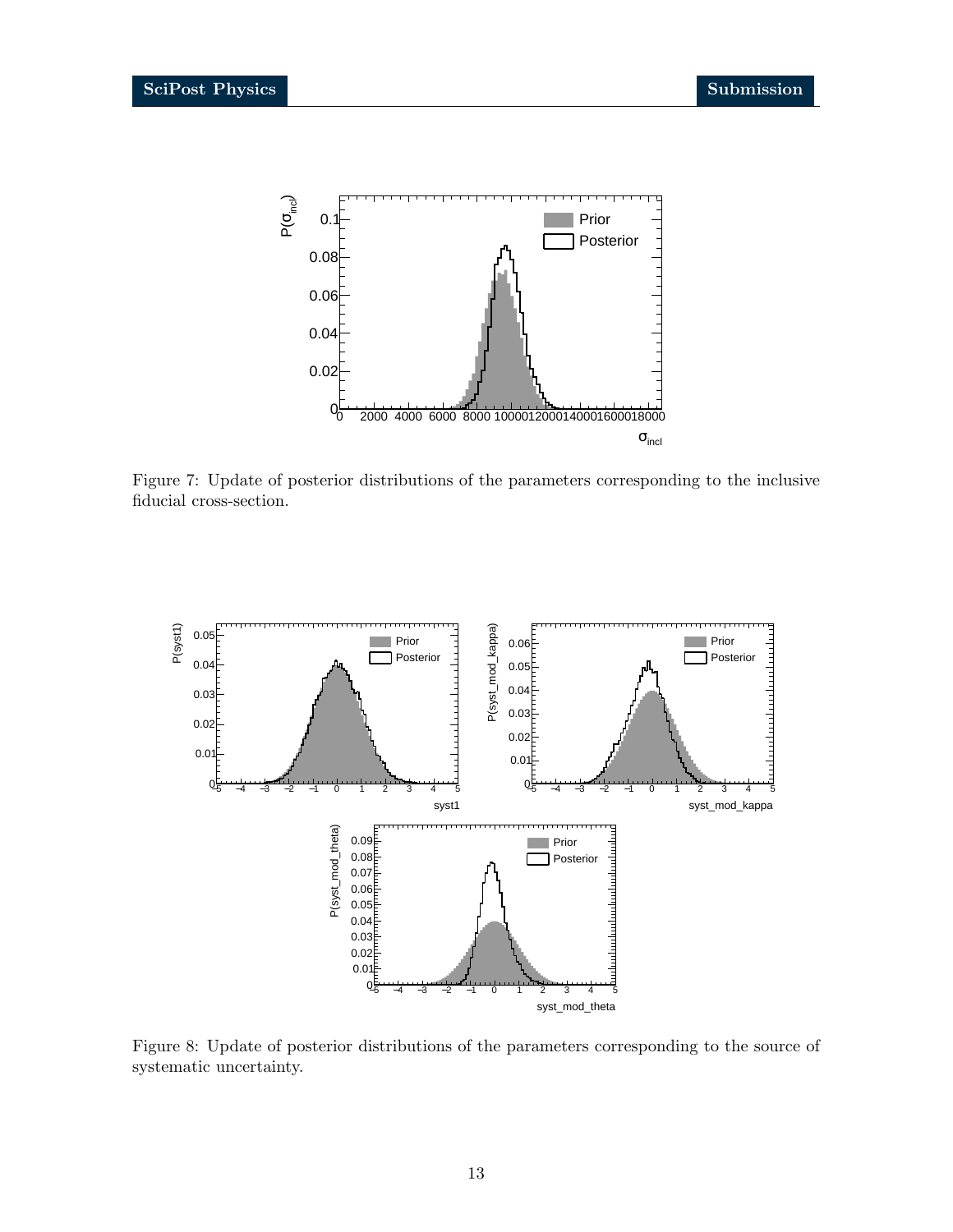

<span id="page-13-0"></span>Figure 9: Summary of the update of posterior distributions of the parameters corresponding to sources of systematic uncertainties affecting the absolute differential cross-section.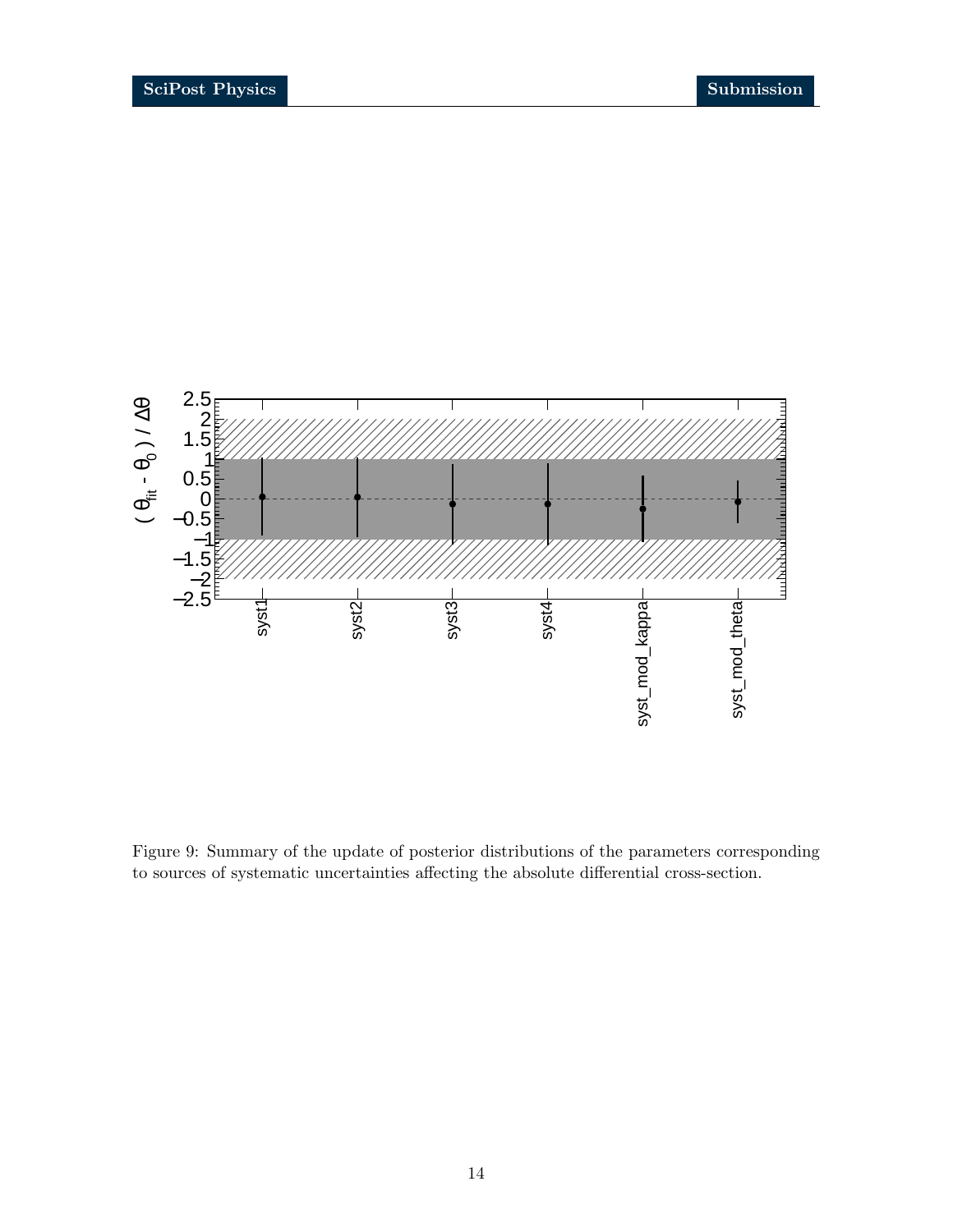

<span id="page-14-0"></span>Figure 10: Absolute (top) and normalized (bottom) differential cross-sections. Alternative models with different values of  $k$  and  $\theta$  are also compared against the nominal.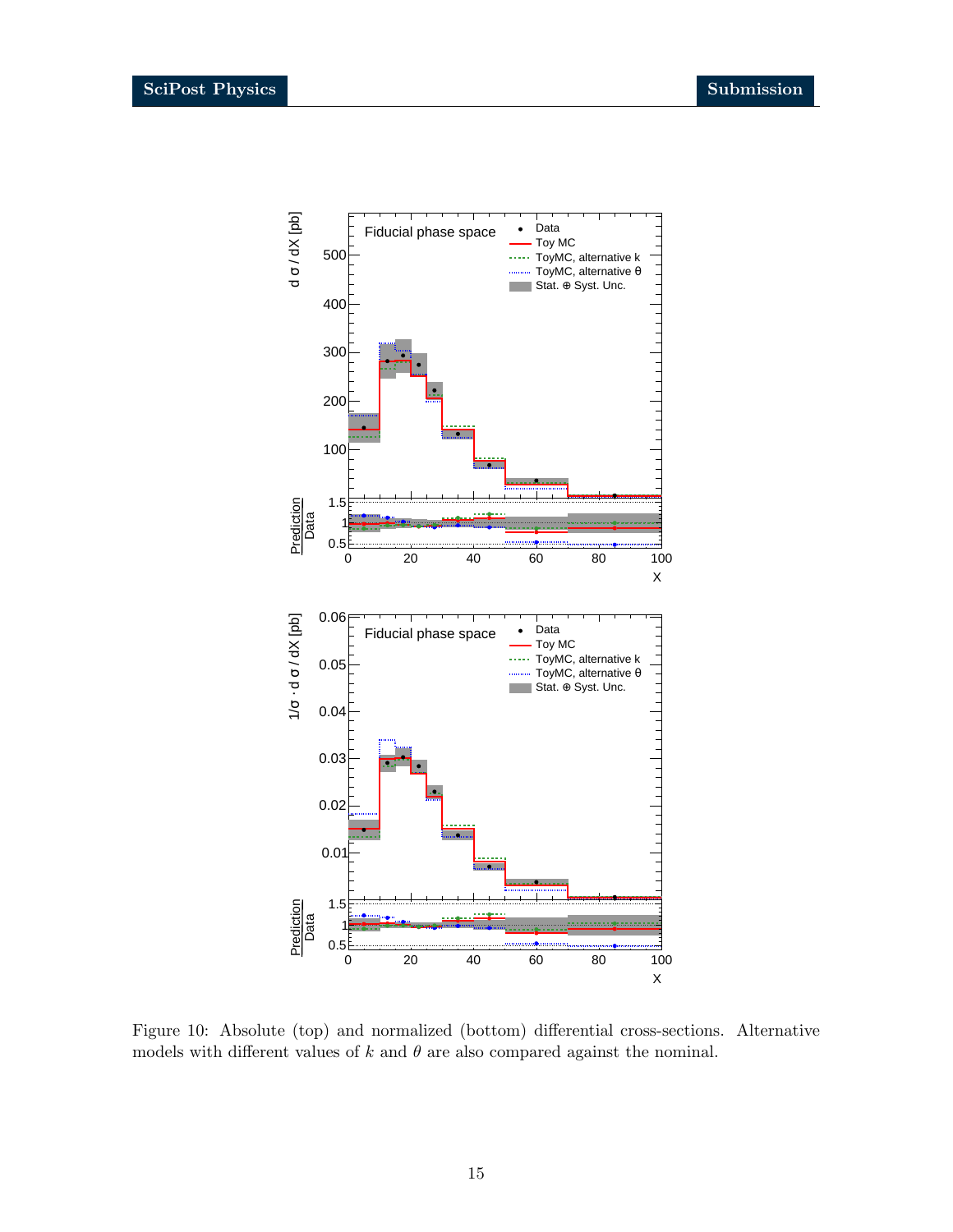

<span id="page-15-0"></span>Figure 11: Comparison of the differential cross-section  $d\sigma/dx$  unfolded with Eikos with respect to simple Matrix Inversion and D'Agostini iterative method with  $N_{itr}=4$ . The dots represent the ratio between the alternative methods and the Eikos unfolding. The hatched area represents the statistical uncertainty of the Eikos unfolding.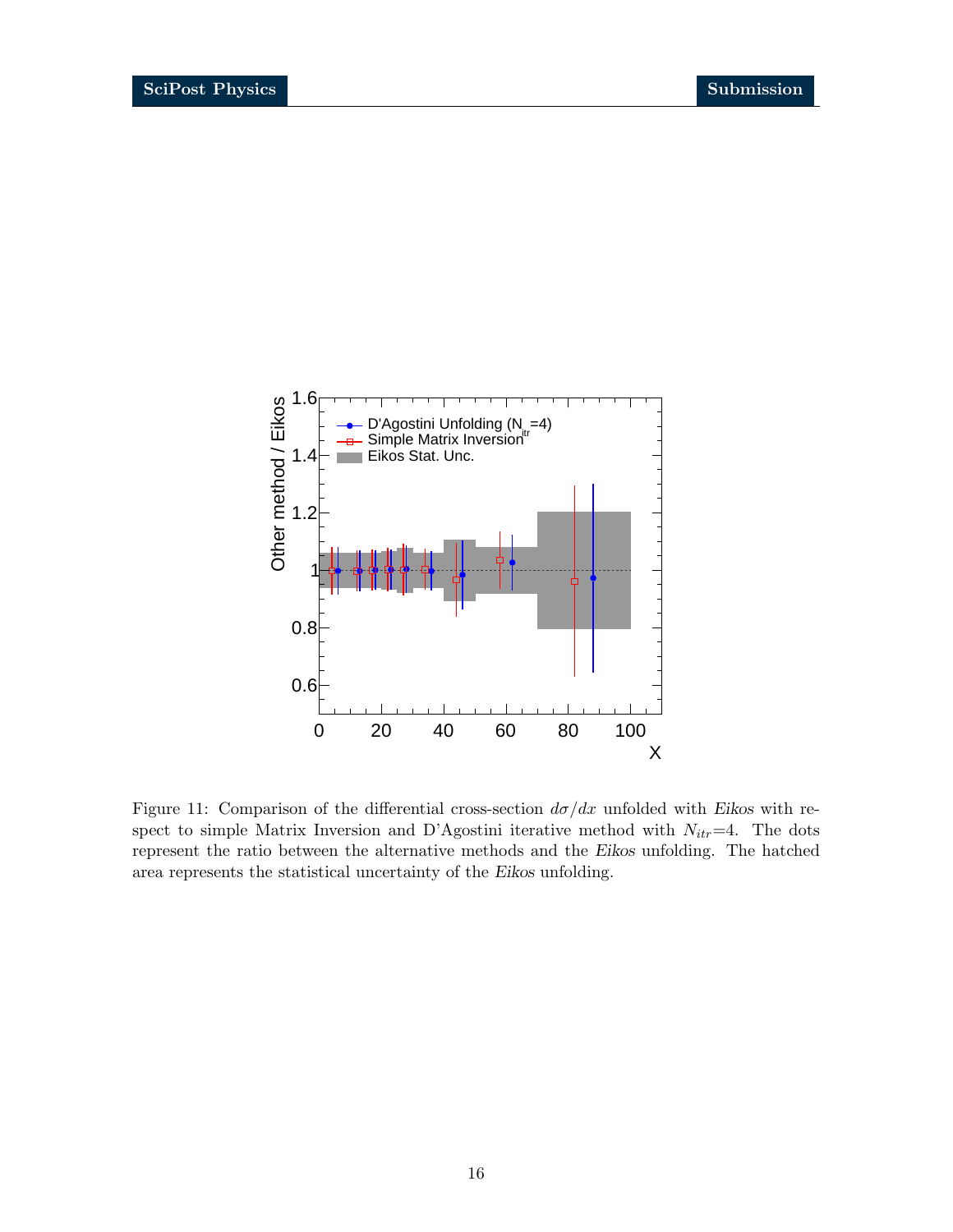

<span id="page-16-0"></span>Figure 12: Examples of two-dimensional marginalized posterior distributions showing positive correlation (top), no correlation (centre) and anti–correlation (bottom) among bins of the normalized differential cross-section.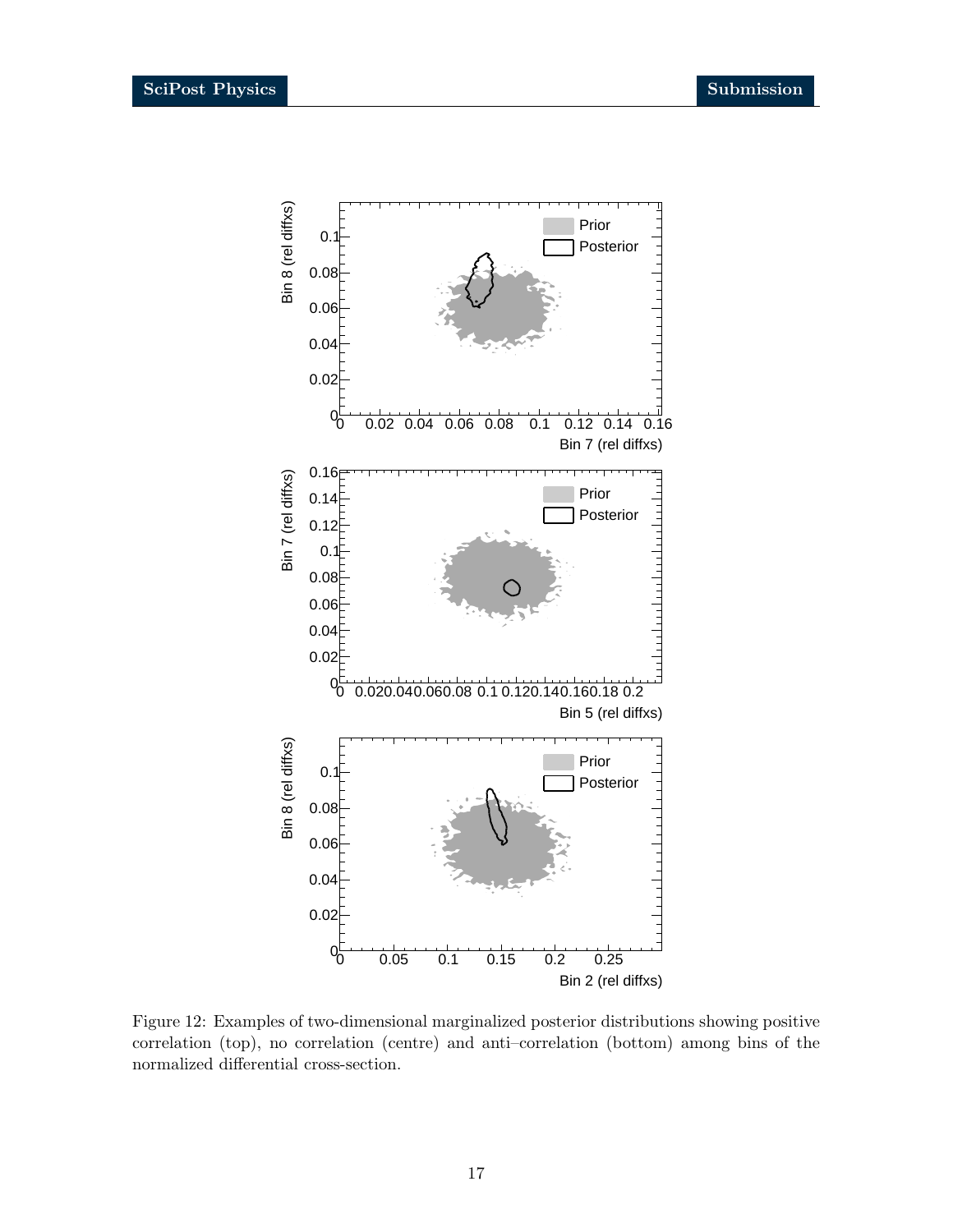

<span id="page-17-0"></span>Figure 13: Correlation matrices between bins of the absolute (top) and normalized (bottom) differential cross-sections. The appearance of anti-correlations in the normalized differential cross-section is an effect due to the normalization constraint.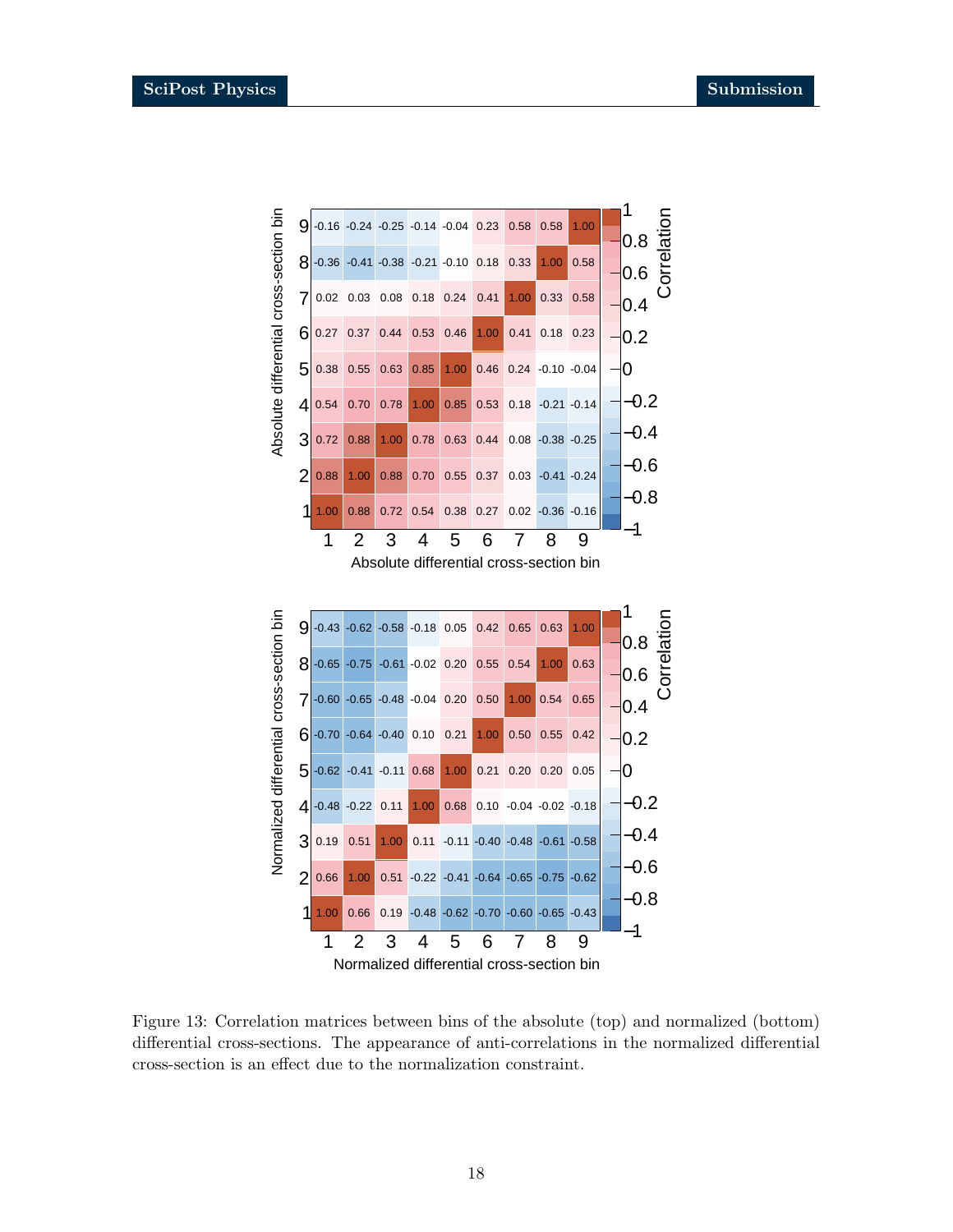

<span id="page-18-1"></span>Figure 14: Example of two-dimensional marginalized posterior distribution showing anticorrelation between two sources of systematic uncertainty.

results, allowing for more or less stringent tests of specific theoretical predictions. In fact, in many cases the number of bins at reco level are limited by the data statistics, a problem that may not apply at truth level, where the number of simulated events is typically at least one order of magnitude larger. While a non-square matrix cannot be directly inverted, likelihood-based methods based on forward-folding do not suffer from this limitation. In this test, the nominal model was unfolded with nominal corrections, using three different binnings at reco level: underconstrained  $(N_{reco} < N_{truth})$ , overconstrained  $(N_{reco} > N_{truth})$  and isoconstrained  $(N_{reco} = N_{truth})$ . Migration matrices for this three cases are shown in Fig. [15.](#page-19-0) Only the statistical uncertainty is considered. As shown in Fig. [16,](#page-20-0) the overconstrained differential cross-section is in very good agreement with the standard (isoconstrained) distribution. However, using fewer bins at reco level leads to larger uncertainties after unfolding. A fair agreement with the isoconstrained distribution is obtained by using a narrower Gaussian prior with  $\sigma = 0.1$ .

### <span id="page-18-0"></span>5 Conclusions and further developments

A likelihood-based approach to unfolding similar in nature to the Fully Bayesian Unfolding is presented. The implementation is aware of the peculiarities of differential cross-section measurement in particle physics applications. The posterior maximization procedure, carried out by the means of a Markov Chain Monte Carlo, gives the possibility to preserve the correlations among bins of the differential cross-section and the systematic uncertainties. As a case study, the method is applied to a toy Monte Carlo resembling a differential cross-section analysis. The results show that data can constrain the systematic uncertainties. Modelling systematics can be also pulled.

Future developments are likely to improve the current status of the Eikos approach. An open problem is the estimation of the separate effect of each source of systematic uncertainty. A typical approximate approach is to marginalize the posterior with all parameters left floating, and then run again  $N_{syst}$  times by fixing  $N_{syst} - 1$  parameters to their most probable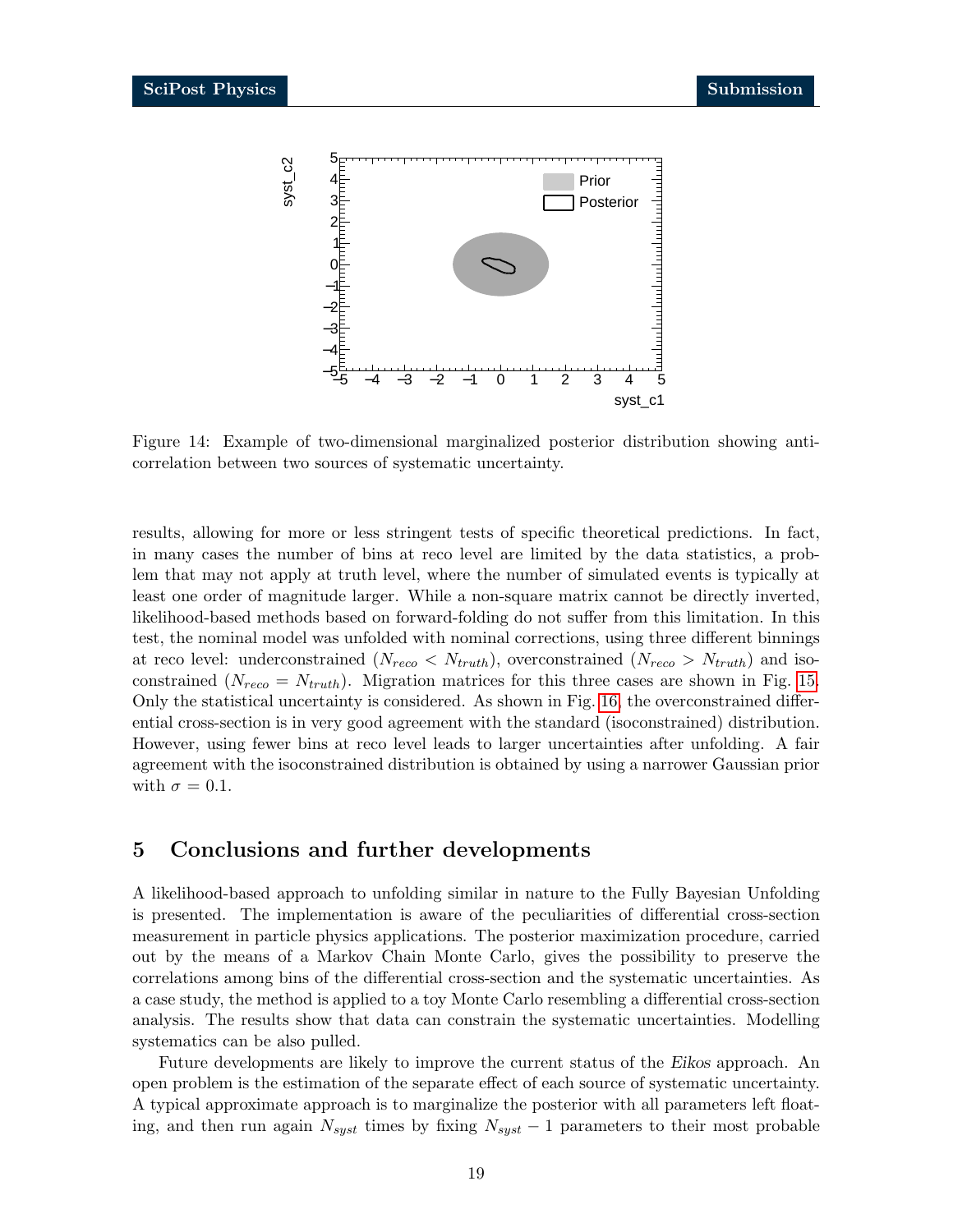<span id="page-19-0"></span>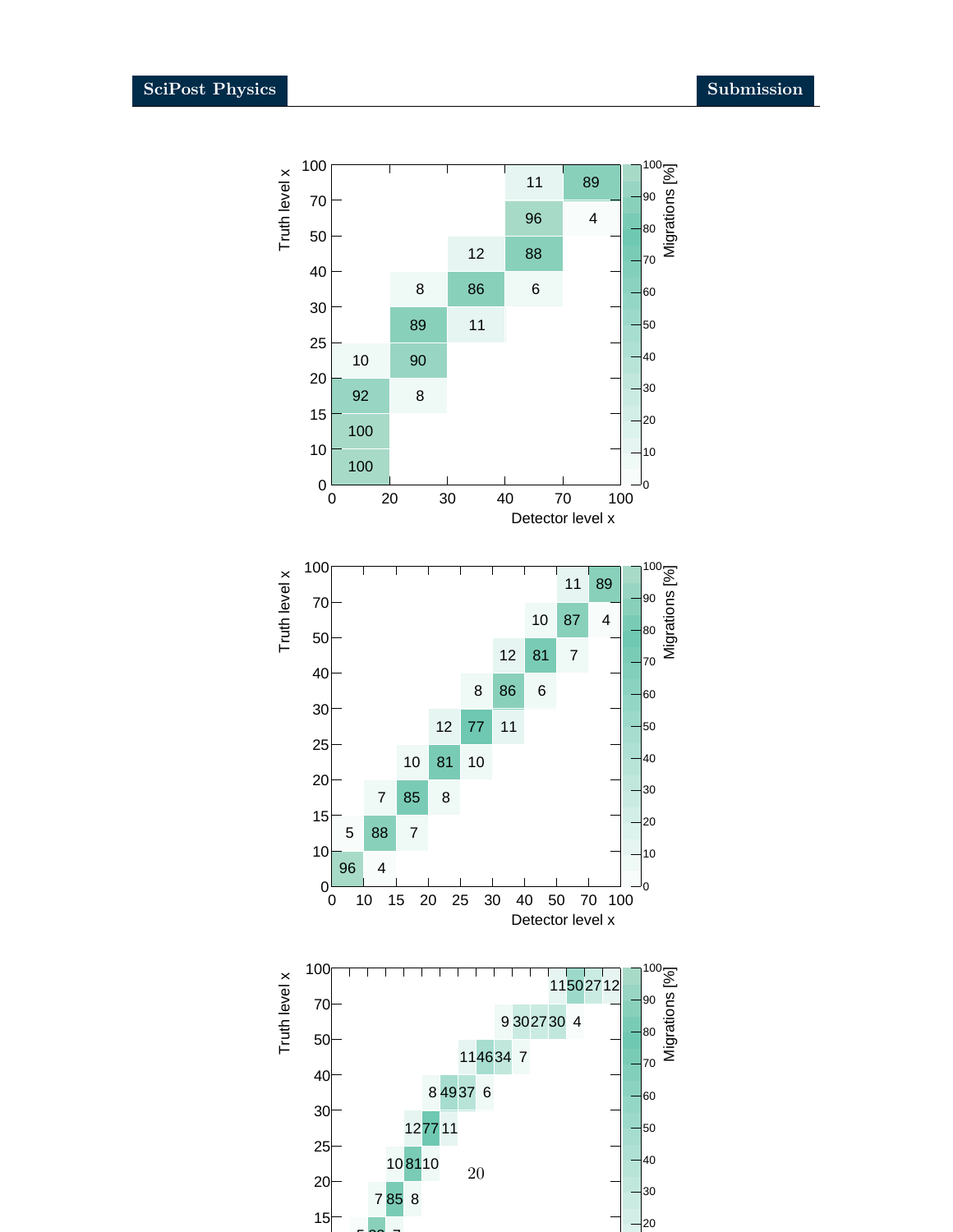

<span id="page-20-0"></span>Figure 16: Comparison of the differential cross-section  $d\sigma/dx$  unfolded with nominal corrections, using different binning at reco level. The hatched area represents the statistical uncertainty of the isoconstrained unfolded distribution.